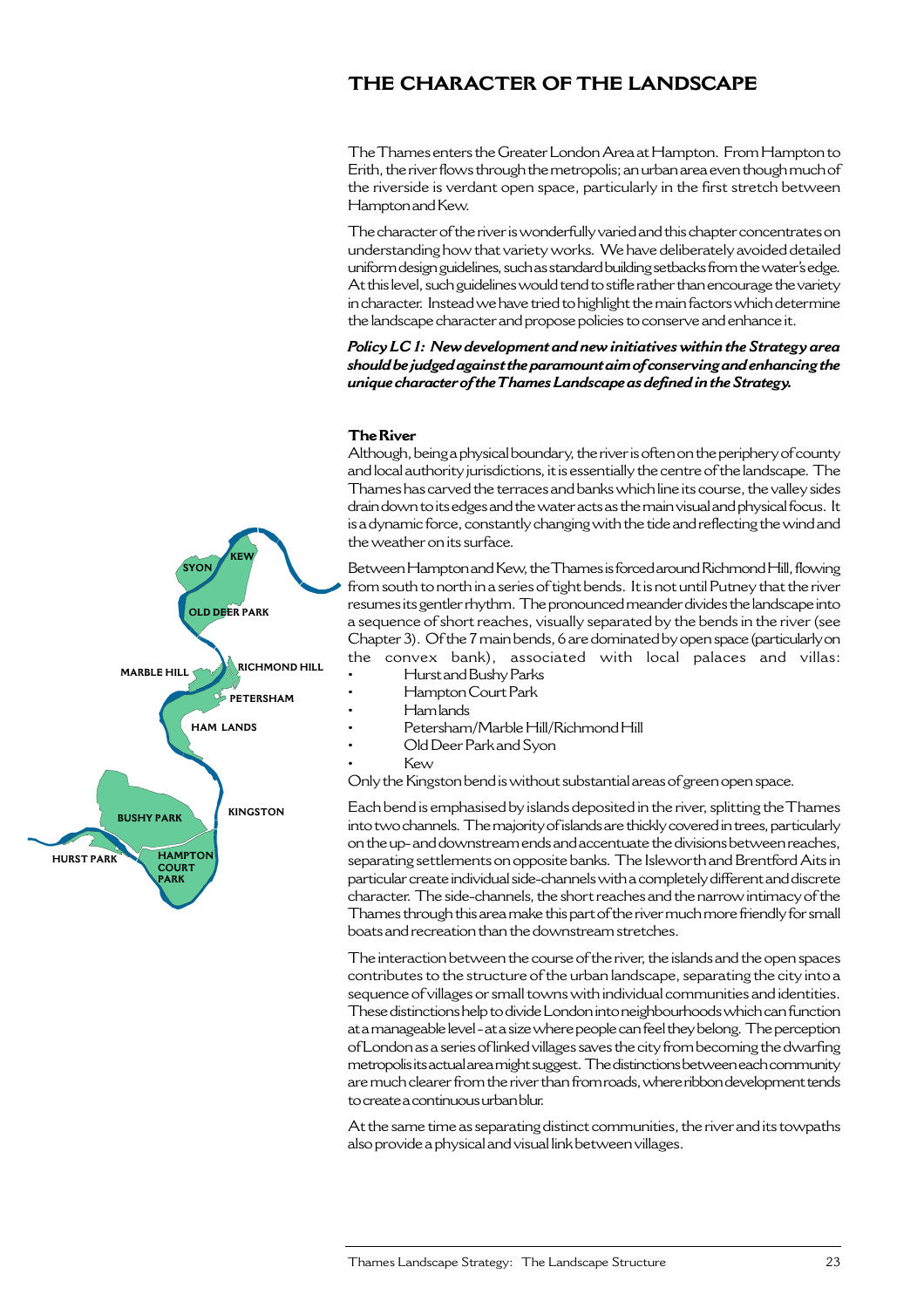*Policy LC 2: Enhance the river as the central feature in the landscape, conserving its bends, islands and open spaces to define the distinct communities along its banks, and promoting the water and towpaths as a linear link between the separate villages. Manage trees and woodland on the aits and promote native treeplanting in island gardens and on the up- and downstream ends of developed aits.*

## **The Hills**

The Thames has carved a broad flood plain. The blue-green hills to the north and south of the valley give a distant sense of enclosure and an impression of countryside beyond the metropolis. Churches rising from the hills act as prominent landmarks against the horizon. The line of the tree-covered Surrey Hills, pierced only by a sequence of spires, is particularly significant from Hampton Court Park, Kingston and Surbiton, as are the Chilterns from Richmond Hill.

In general however, the city is flat. Where hills do rise from the flood plain, for example at Hampstead, Harrow and Crystal Palace, they command fine views and invoke a special excitement in the landscape. The double drama of river and hill at Richmond creates one of the most spectacular topographies in the capital. Richmond Hill rises from the edge of the sharp bend in the river at Petersham, set off by the surrounding parks and meadows. The view from Richmond Hill is probably the most painted view in London, if not in Britain. Greenwich is the only other part of the capital where river and hill meet in a similar way.

## *Policy LC 3: Control building heights, open space and tree massing to conserve the drama of the relationship between Richmond Hill, the River and the Park .*



The distinct village waterfront at Hampton

## **The Views**

Within the metropolis, the only chance of a **panoramic view** is usually from tall buildings or the occasional glimpse from high ground. Down below, the streets keep views short. In this part of London however, the large areas of continuous park and meadow land, the river corridor itself and the prominence of Richmond Hill, provide a number of spots where broad expanses of grass, water and trees stretch to the horizon. Views extend as far as Windsor Castle, Crystal Palace and St Paul's Cathedral.

In addition to the panoramic views, the Thames is linked by a **network of framed vistas**, connecting and ordering the landscape along and across the river. The vistas have a range of origins:

**• The avenues** which radiate from the riverside palaces and villas still provide a major structure to the landscape. The history of royal and aristocratic patronage in this 11 mile stretch has left a legacy of more Grade I listed buildings and landscapes clustered together than in any other part of the country. The juxtaposition of large houses and estates and the progress of fashionable designers from one estate to the next, resulted in an unparalleled interconnection and integration of landscape design. Plan 5 and its overlays show how the avenues around Hampton Court, Ham, Richmond, Twickenham Park and Syon began to dominate the valley in the 17th century. By the 18th century further avenues at Upper Lodge, Sudbrook Park, Marble Hill, Cambridge Park, Whitton, Osterley, Kew and Chiswick were providing the major structure to the landscape, linking the main houses and organising the layout of the parks and gardens. The 1752 Heckel view from Richmond Hill shows the flat flood plain webbed with avenues; a view which remains remarkably unchanged 250 years later. During the 19th century some of the avenues were lost and some, such as the Nesfield layouts at Kew, were added. But even as we approach the 21st century, the basic 17th-century structure of avenues and vistas survives.



Farington's 18th cent. view of Richmond Hill from the river remains much the same today



Knyff's birds-eye view of Hampton Court and its patte d'oie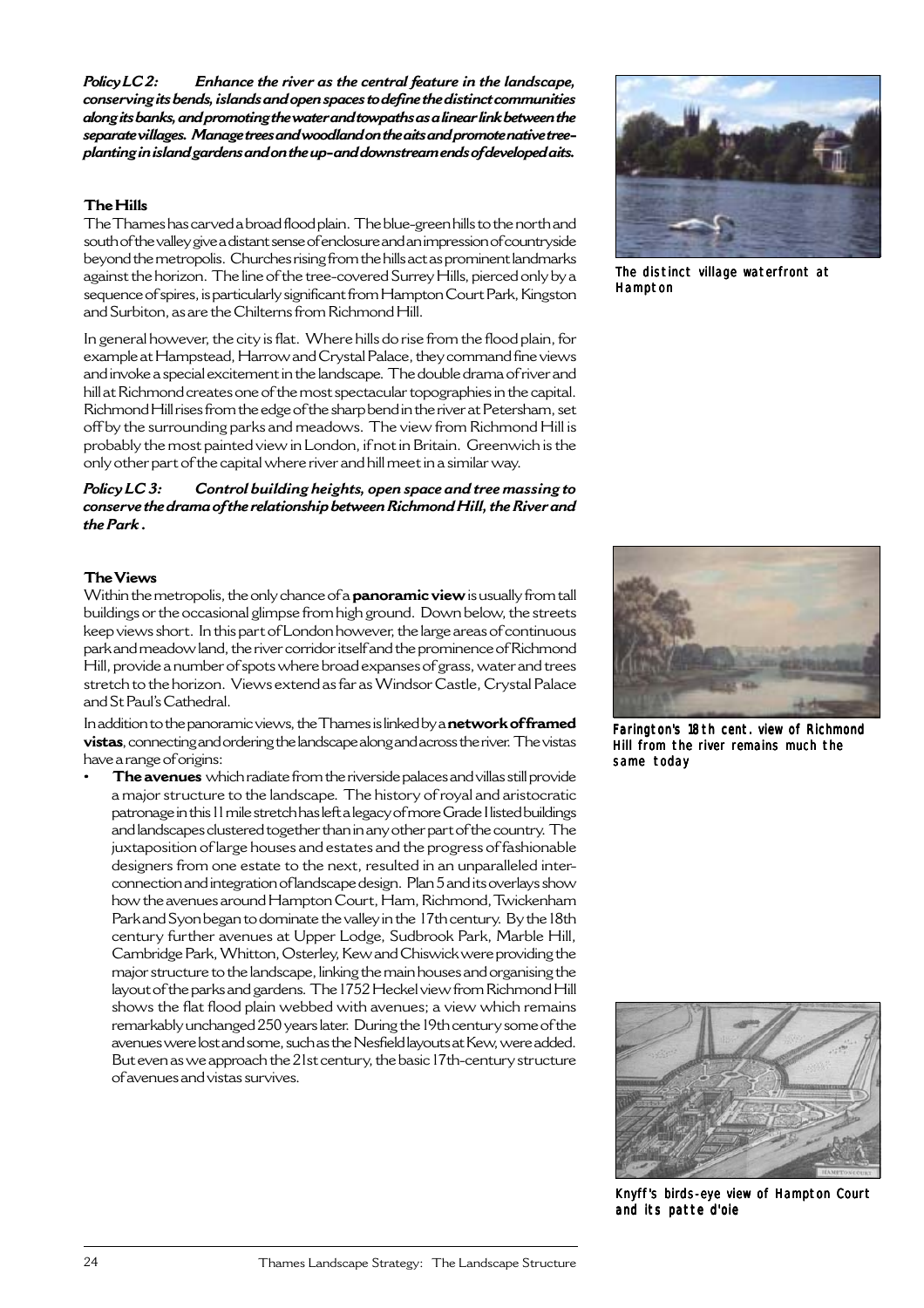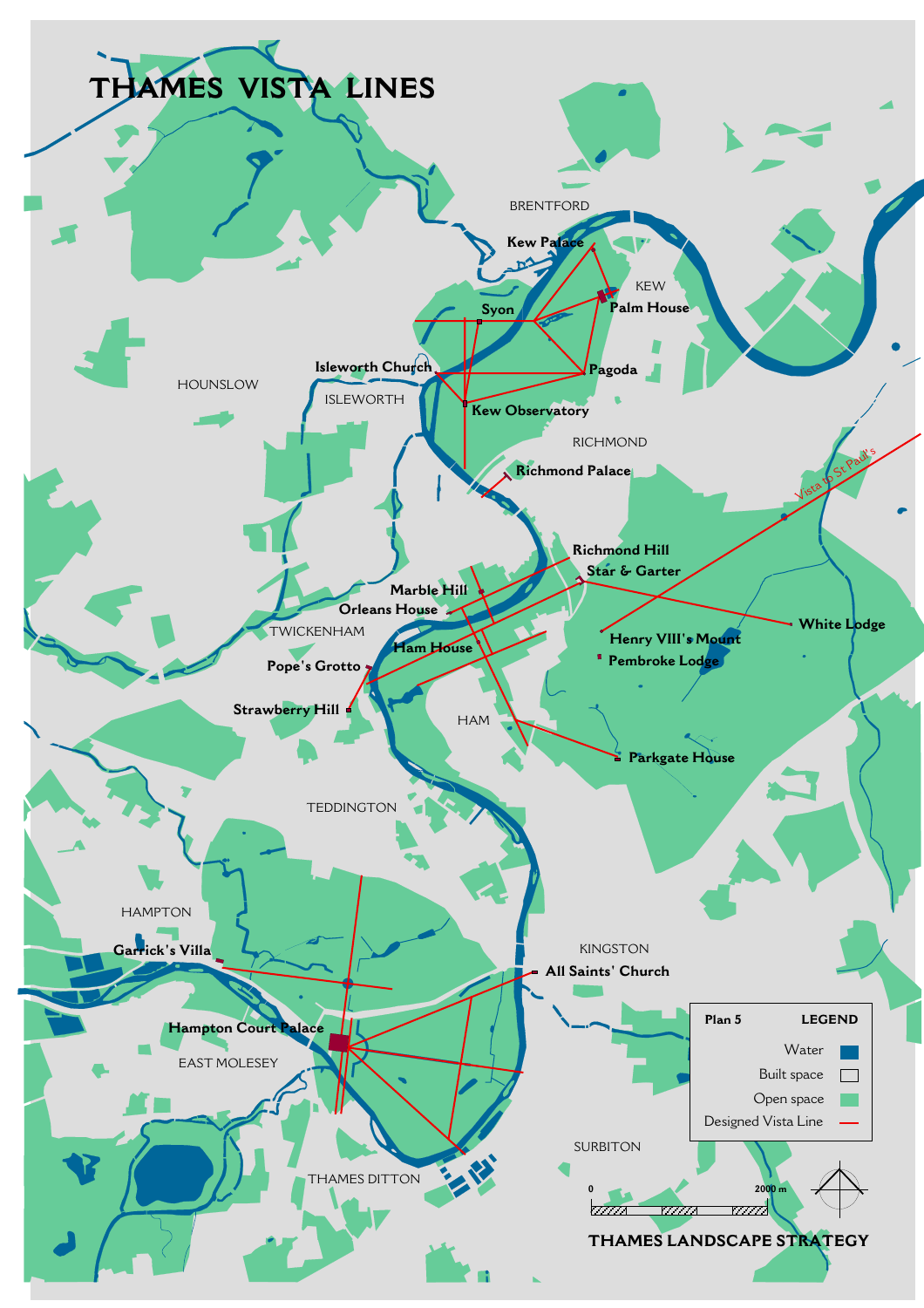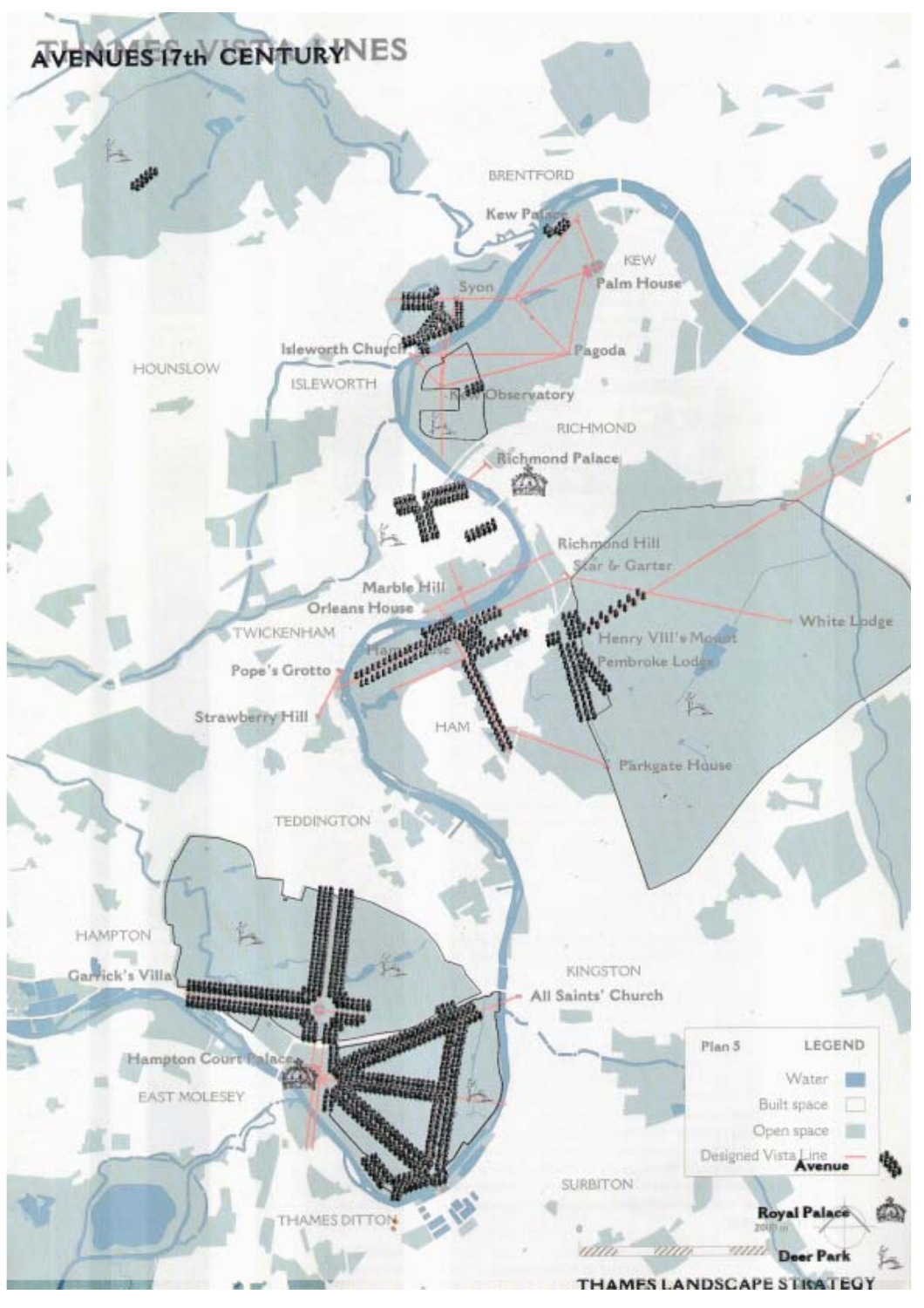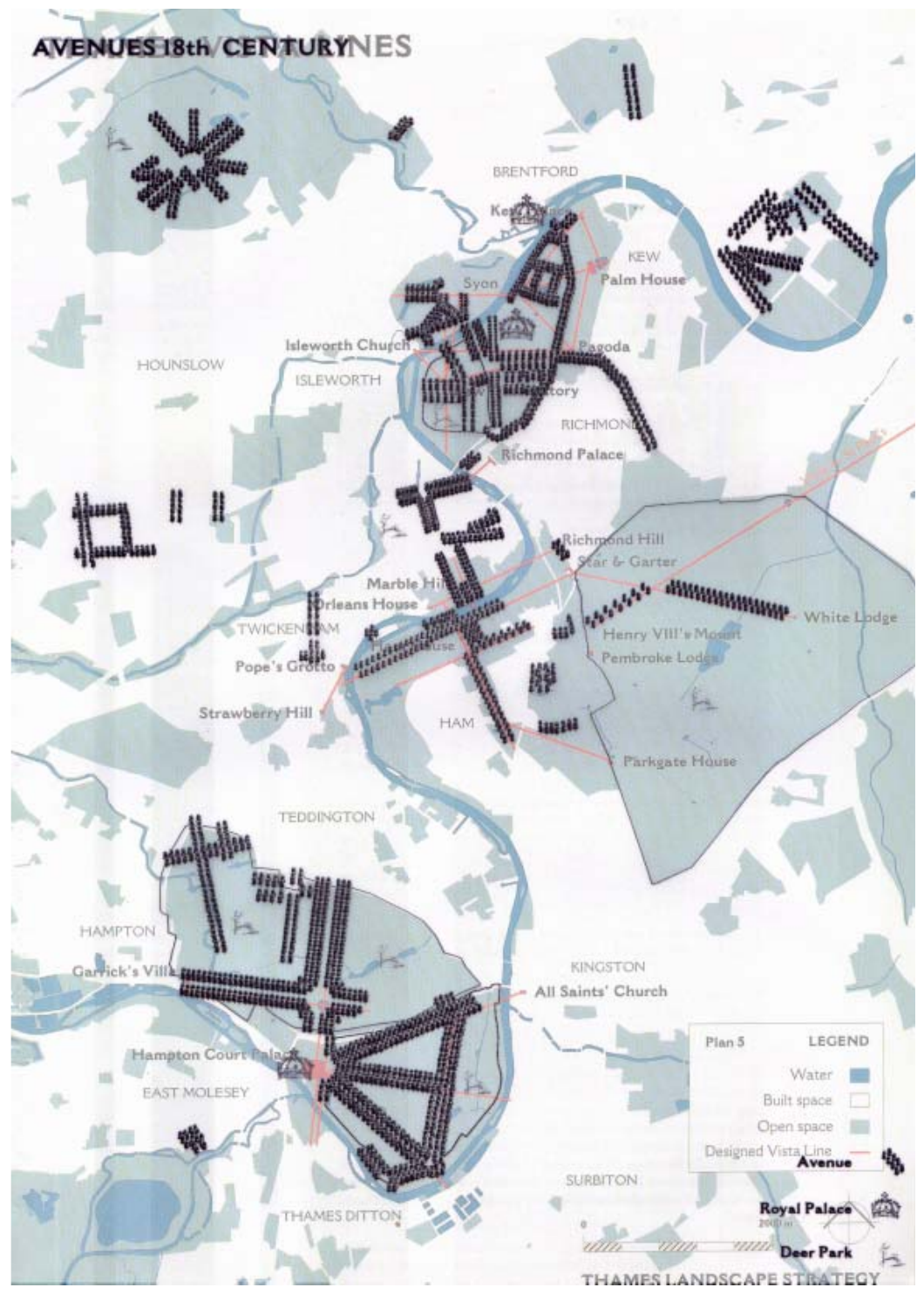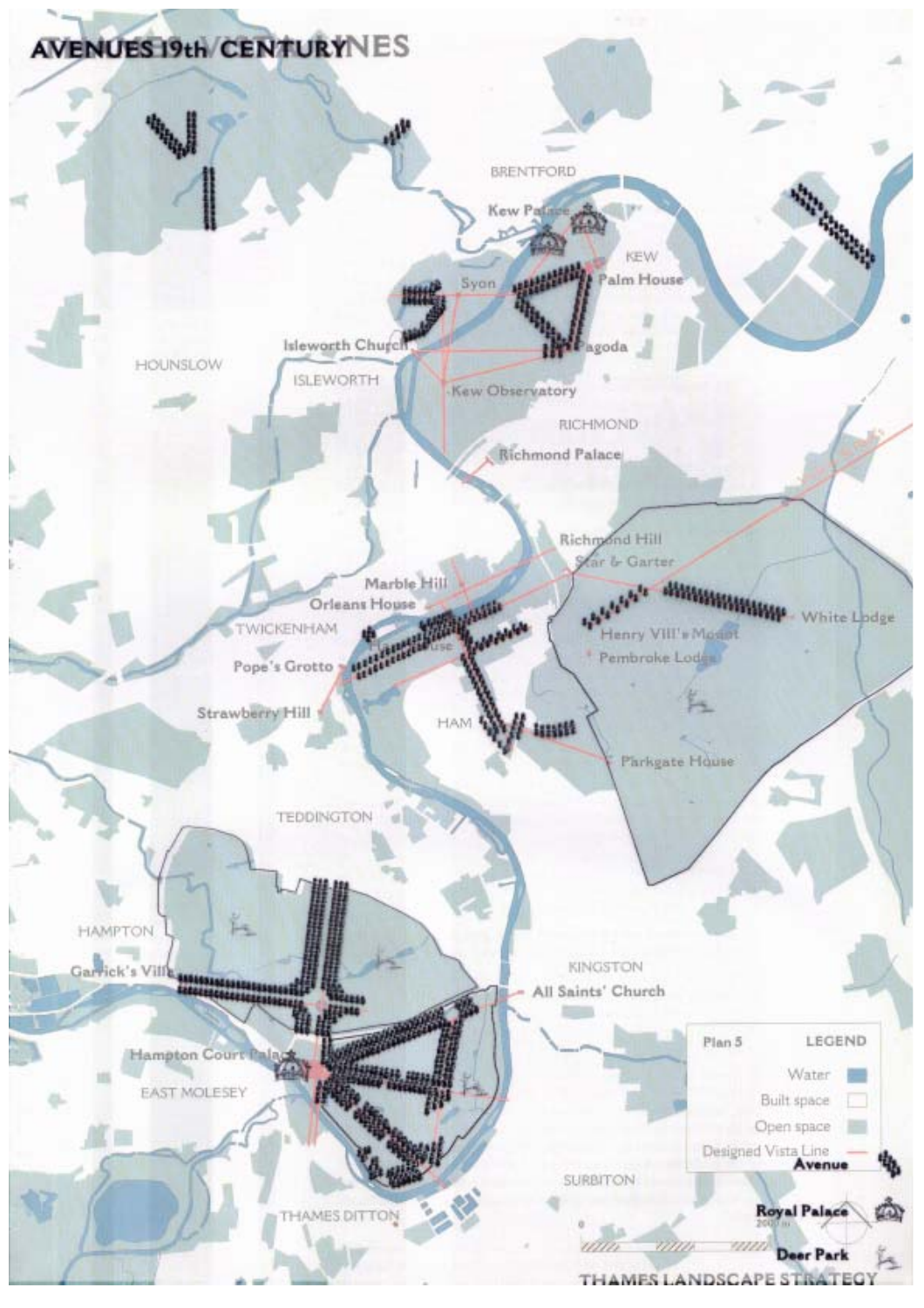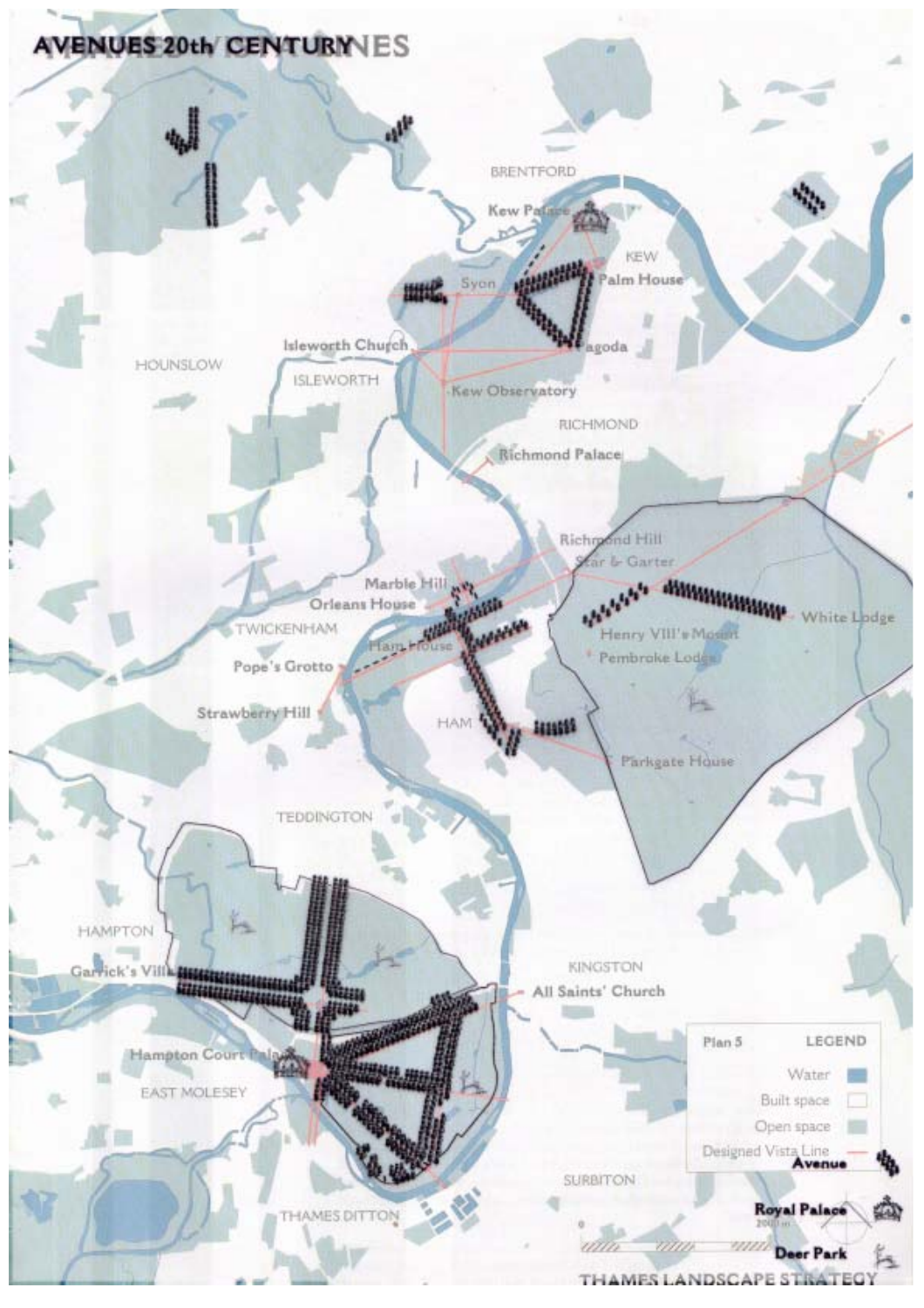- **Communication sightlines** formed another kind of long-distance vista. Richmond Hill, as the highest point for miles around, commanded views for hunting, defence and beacon communication. The vista from King Henry VIII's Mound in Richmond Park to St Paul's Cathedral in the City is among the most impressive sightlines in London, especially at night. This is now one of the capital's strategic views, protected by government directive.
- **Astronomical measurement** influenced much of the landscape layout between Richmond and Kew. The King's Observatory was built in 1769 for George III to observe the passage of Venus. Sightlines were opened through the surrounding Old Deer Park to obelisks on the edges of the river to the north and south. The King's time for the Houses of Parliament and the Horse Guards was set from the Observatory meridian obelisks until Greenwich took over at the end of the 18th century. The obelisks and sightlines survive under scrub growth and golf course planting.
	- **Informal views** across or along the river were pioneered by Brown,



The network of avenues across the valley below Richmond Hill - Augustin Heckel 1752

Chambers, Pope and Walpole as a new way to look into the 'natural' landscape. Many of Chambers' vistas from Kew have been obscured by trees; Brown's tree clumps, framing views of Syon, have been joined up by scrub invasion, hiding the house and meadow; the glimpse of the river from Pope's grotto at Twickenham has been temporarily blocked by a science laboratory; the vista from Strawberry Hill to the Thames is being squeezed out by suburban housing; and views of the water from the towpath are being blocked by scrub growth. None of these intrusions is irreversible and the principle of vistas to and from the special features along the Thames fits well with contemporary urban structure. Vistas can inform and orient visitors and connect the landmarks along the river. A sense of the space and continuity of the landscape can be achieved through framed sightlines, even where developments have intruded into the wider panoramic views.

The degree to which this particular landscape has evolved, with such an elaborate network of connected vistas, is most unusual. That many of the avenues, sightlines and informal views have survived or have only been interrupted by scrub growth or temporary structures is exceptional. The landscape between Hampton and Kew presents a unique opportunity to conserve the separation between discrete communities and at the same time to revive the visual and physical connections which link them together.

*Policy LC 4: Conserve and, where appropriate, re-instate the exceptional network of visual connections which has evolved over the last four centuries.*

## **The Landmarks**

Landmarks in a city help to provide a focus of identity as well as a beacon for orientation. The river itself acts as the main landmark or orientation point, but vertical elements which can be seen from some distance are also important. Churches, with their towers and spires, are common landmarks. They also tend to occupy ancient sites, around which settlement has been organised for some time. Palaces, villas, bridges and prominent buildings may be lower and more horizontal, but given the right setting, they can perform the same function. Even unusual trees, such as stone pines and cedars, will form significant landmarks. The recent Task Force Trees report, *Action for London's Trees*21, urges local authorities to identify and take special care of such 'premium trees'.



St Paul's Cathedral at night - the 10 mile vista from King Henry VIII's Mound in Richmond Park



The northern meridian obelisk, hidden under sycamore scrub growth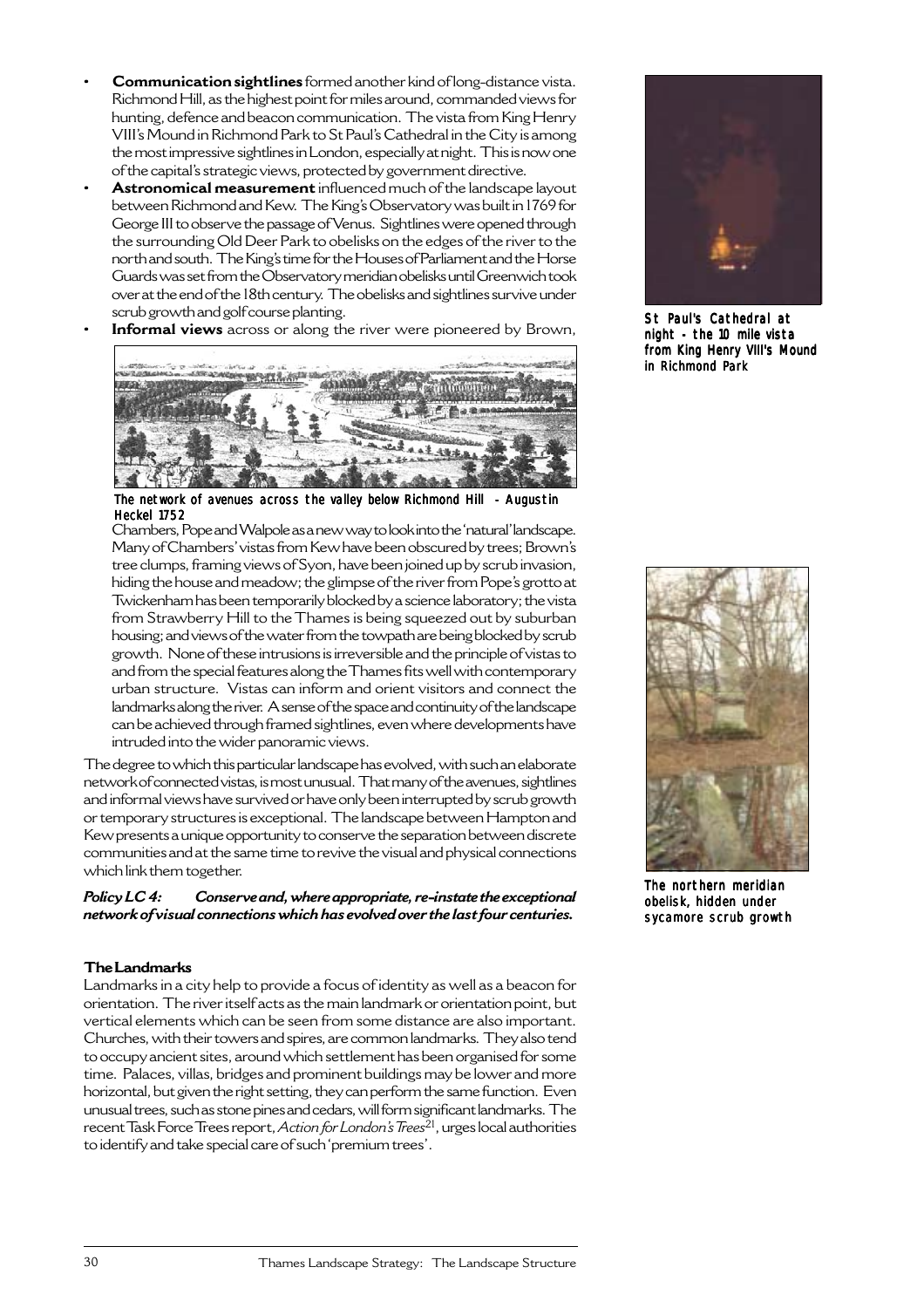The continuing effectiveness of a landmark is not simply a question of ensuring that the feature is not blocked from view, it also depends on its surroundings:

- **The backdrop**, usually trees or sky, needs to act as a foil, particularly when the landmark catches the light. The visual power of St Raphael's Church in Kingston, for example, depends on surrounding trees screening out the competing buildings. And the drama of the spire of St Matthias' Church comes from its position on the crest of the Richmond Hill, soaring above the surrounding trees and buildings.
- **The frame** to the view can compensate for the immediate surroundings to the landmark and focus attention on a single feature. The Richmond Park keyhole vista and avenue make St Paul's stand out from the remainder of the City and the Hampton Court Avenue frames All Saints' Church across the river in Kingston.

On a more intimate level, features such as railway stations and pubs serve to guide people around their neighbourhood. These elements operate on a more personal and local level. They depend less on set sightlines and more on daily usage.

*Policy LC 5: Identify, conserve and reveal the main landmarks of the area, with particular concern for the frame and backdrop to the view. Where appropriate, new developments should contribute fresh landmarks and foci to work with the existing urban pattern.*



New development beside Kingston Bridge reflects the town's history as the main market in the area



New development beside Richmond Bridge reflects a different tradition of terraces stepping back to offices and houses



The tower of the Steam Museum soaring over new development at Brentford

#### **The Architectural Waterfronts**

Each historic town centre along the river addresses the water in its own way. The smaller centres of Hampton, Thames Ditton, Twickenham and Isleworth still cluster together around a church with a core wharf or embankment. East Molesey and Teddington focus on their locks. Kew and Ham have grown around their greens. And the three main commercial centres have developed quite distinctive characters, differing markedly in architectural style, scale, set-back from the river and use.

Kingston, historically the main market place, has large-scale timber yards, the power station and new shopping developments close to the water's edge, standing out sharply from the surrounding suburban housing. Brentford's industrial and dock yard frontage rises sheer from the river. The area has fallen into decay, but plans are underway for regeneration. Richmond steps back from the river, with parks and terraces rising to houses and offices. The Richmond Riverside development and the Kingston John Lewis project show very different approaches to the historic waterfront. Each project responds to the style and ethos of the town it fronts. Kingston, for example, has historically been the main market in the area, while Richmond's palaces and villas have been set above riverside lawns.

So long as these towns are separated by open spaces into discrete identities, the contrasts contribute to the variety and vibrancy of the river. Where the large scale buildings of Kingston straggle along the Portsmouth Road as a line of apartment blocks, the divisions with Surbiton and Thames Ditton are blurred and the strength of the river landscape reduced.

Design details, building materials and colours combine to contribute to the character of each waterfront. Again, every waterfront tends to have its own style. In Brentford, for example, the London brick of the Steam Museum tower and the surviving Victorian industrial and dock yard architecture, has influenced new development. In Twickenham around the White Swan waterfront, the Georgian houses cluster together in bright white against the backdrop of trees. East Molesey retains an Edwardian character around the lock, reminiscent of Sisley's paintings. And Kingston has developed a scale and modern style of its own (see Chapter 3).

The actual river edges in each town tend to be more similar. Brick and stone embankments and steps rise vertically from the water, stepping back to slipways or out to wharves in response to the docking and loading for which they were built. At Twickenham the wharves are still used for boat repairs, but mostly the waterfronts now serve tourist boats and pedestrians. The stone embankments, cast iron railings and slipways offer contact with the water and a series of unusual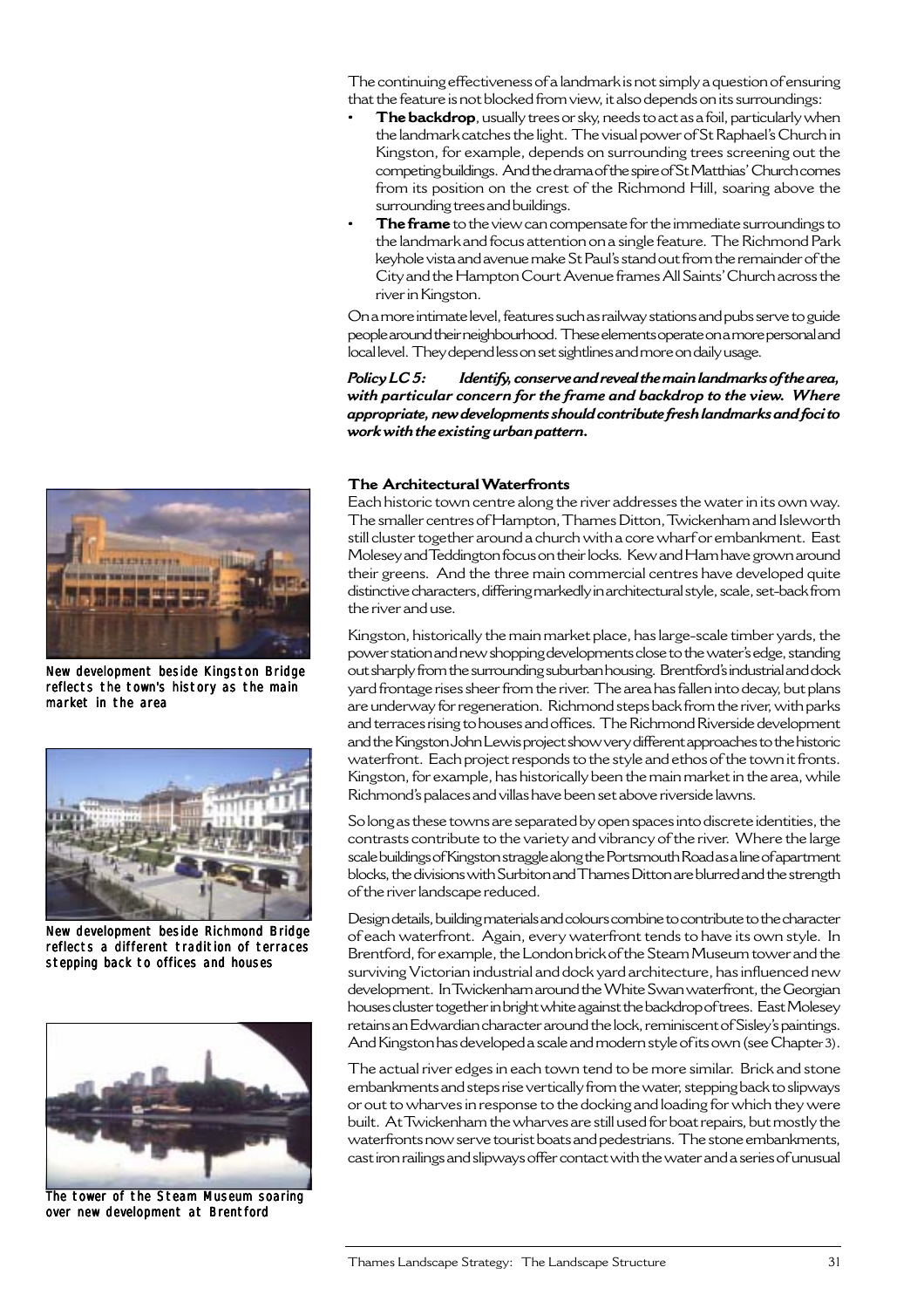and exciting spaces within easy reach of the town centre. Particularly where the waterfronts are backed by pubs and boat sheds, the spaces are filled with people strolling, drinking, sunbathing or just sitting and watching. These waterfronts provide some of our most popular and successful urban spaces.

*Policy LC 6: Conserve the distinct characters of the different waterfronts. New developments should be inspired by their context, complement the particular style, colours and materials of each waterfront and contribute to the public enjoyment of the river edge spaces. Where possible the established diveristy of riverfront uses should be retained as part of a varied and vital community.*

## **The Small Riverside Parks**

The small, municipal waterside parks are generally less successful public spaces than the hard waterfronts. At the height of Edwardian maintenance, these parks would have been trim and colourful with beds of annuals. Some parks, such as the Richmond Terrace Gardens and the Kingston's Queen's Promenade, are still wellkept and highly popular. But in general the parks are suffering under current financial constraints.

Government cut-backs have affected leisure services departments in particular. Faced by reduced budgets, local authorities have been forced to cut expenditure on maintaining public spaces, which have been seen as less urgent than, for example education or highways. Gradually the parks have fallen into neglect. Crumbling walls, graffiti, closed-down lavatories, dusty shrubberies, broken asphalt, burntout seats, litter and dog faeces are turning the municipal parks into unwelcome places for children to play or adults to relax.

Some parks have become dominated by formal recreation facilities and separated from the river by wire netting or close-board fencing. A survey into local use and priorities for public parks in Kingston, undertaken for the Borough in 1993, has demonstrated that informal spaces with nature conservation and amenity value are highly prized along the river's edge. The report concluded that quiet and informal recreation should be the primary consideration in urban parks.<sup>22</sup>

Potentially these small parks, close to the water and linked by a waterside promenade, could provide really attractive urban spaces. At the very least, symbols of neglect such as broken benches should be removed until funds can be found to repair them. But ideally the parks, which represent substantial public investment in the past, need to be re-instated and designed to:

- meet current demands;
- relate to the water;
- create greater nature conservation interest;
- provide adequate seating;
- provide adequate safety and disabled access;
- control litter and dog faeces;
- offer occasional performance spaces;
- have a fresh and inviting character; and
- be maintainable within current budgets.

The initiatives taken by the Friends of Radnor Gardens give a good example of a possible way forward. Local residents work with the local authority to consult, design and raise funds for improvements to their park. Since 1987, the Friends of Radnor Gardens have raised £48,000, restored two pavilions, promoted much greater use of the park and arranged a series of events such as National Music Day.

*Policy LC 7: Restore or re-design small, municipal waterside parks to make the most of the river and enhance nature conservation interest. Encourage the involvement of local interest groups to create spaces they can use and enjoy.*



The working waterfront of Eel Pie Island opposite Twickenham Embankment



Vandalised benches between Orleans House and Marble Hill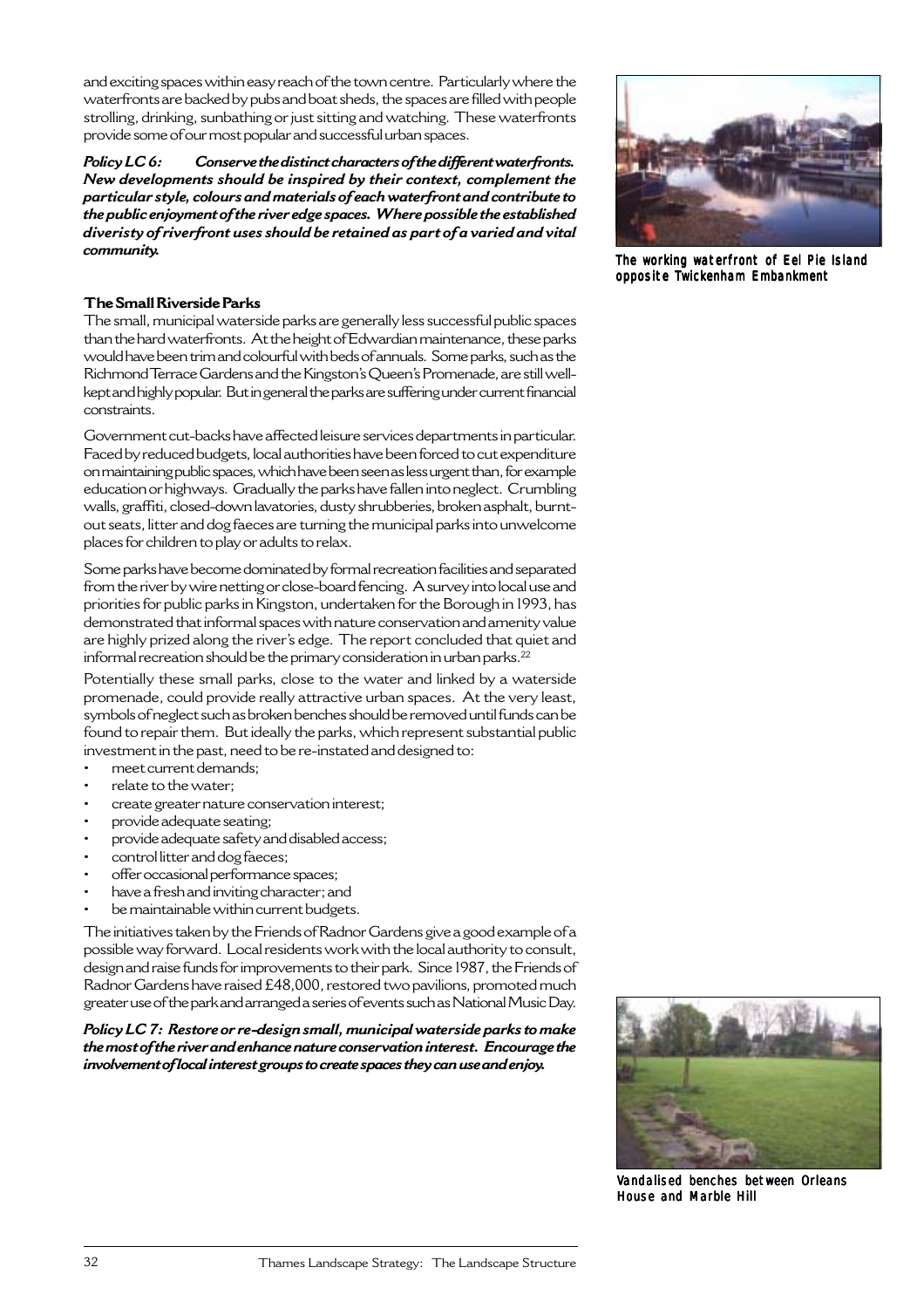

Low wooden bungalows on the aits are being replaced by two-storey brick houses with picture windows



Domestic boathouses help to give the river its special character



Converted boathouses at Lower Ham Road, Kingston

#### **The Private Gardens**

Long stretches of the riverside open space are made up of private gardens, particularly through Twickenham, Teddington and Thames Ditton. Some of the islands too, such as Garrick's and Tagg's Aits, are covered by bungalows and their gardens.

Many of the gardens are substantial, full of mature trees and form a significant part of the landscape structure and nature conservation resource. In areas such as Teddington, houses are set up to 50 metres back from the water's edge, barely visible through thick trees. In others, such as the recent terrace developments at Thames Ditton, the houses form a continuous, harsh line on the water's edge with no softening trees or vegetation. The white paint of stucco or fencing in full sunlight can begin to dominate the scene where there are no trees to provide shade or mask the impact. The shape and species of trees are important. Bright exotic trees and dark conifers jar on a landscape of native deciduous trees. And the character of the aits is changing with the gradual replacement of low, wooden bungalows by two-storey brick houses with picture windows. Their gardens, which used to run down to open wooden jetties, are increasingly becoming hidden by concrete block walls.

In side channels or discrete reaches, cheerful domesticity can add a welcome variety to the river. Where continuous suburban development begins to merge one community into the next, the housing can become oppressive. Garden tree planting does much to reduce the impact of houses on the river, though this has to be balanced against residents' loss of light and views. Riparian gardens merit advice and, where they have a significant influence on the river character, control and assistance on tree planting and bank treatment. Advice should cover tree size, species, positioning and bank integrity.

Garden and street trees some distance from the river also contribute to the river landscape. The garden and street trees to the south of Hurst Park and on the Surrey Hills, for example, create the backdrop to the riverside open spaces. Local authority policies, controls and agreements, such as for underground cable-laying, need to take account of the importance of these trees in the wider landscape.

*Policy LC 8: Provide advice and assistance on private riparian garden tree planting, maintenance and bank treatments, and control housing heights and set backs to minimise intrusion into the river landscape and retain the sense of rural green space and wildlife interest between and through towns.*

#### **The Boathouses**

Domestic boathouses at the foot of private gardens contribute a unique architectural element to the river's character, particularly upstream from Twickenham. Many of the boathouses date from Edwardian times. The eccentric designs, in wood, glass and stone, rising from the edge of the river, catch the eye and relate directly to the water. The architecture of the boathouses, balconies and barge boards of the riverside houses in places such as Broom Water, Teddington, influence the style of houses further inland. In other areas, such as Thames Eyot in Twickenham, the old boathouse, balustrade and pavilion are the only reminders of the 18th century Poulett Lodge, replaced by a block of flats in the 1930s.

Boatclub houses and sheds also form an important part of the river architecture. Some are substantial two-storey brick buildings, while others are small wooden sheds or arched foundation structures for larger developments, such as the Richmond Riverside and St Helena Terrace. Even where clubhouses have been converted to new business uses, as at Lower Ham Road, the architecture still contributes to the character of the river. But the most successful situations remain where the activity and paraphernalia of boat use and repairs continue to bring the river edge alive.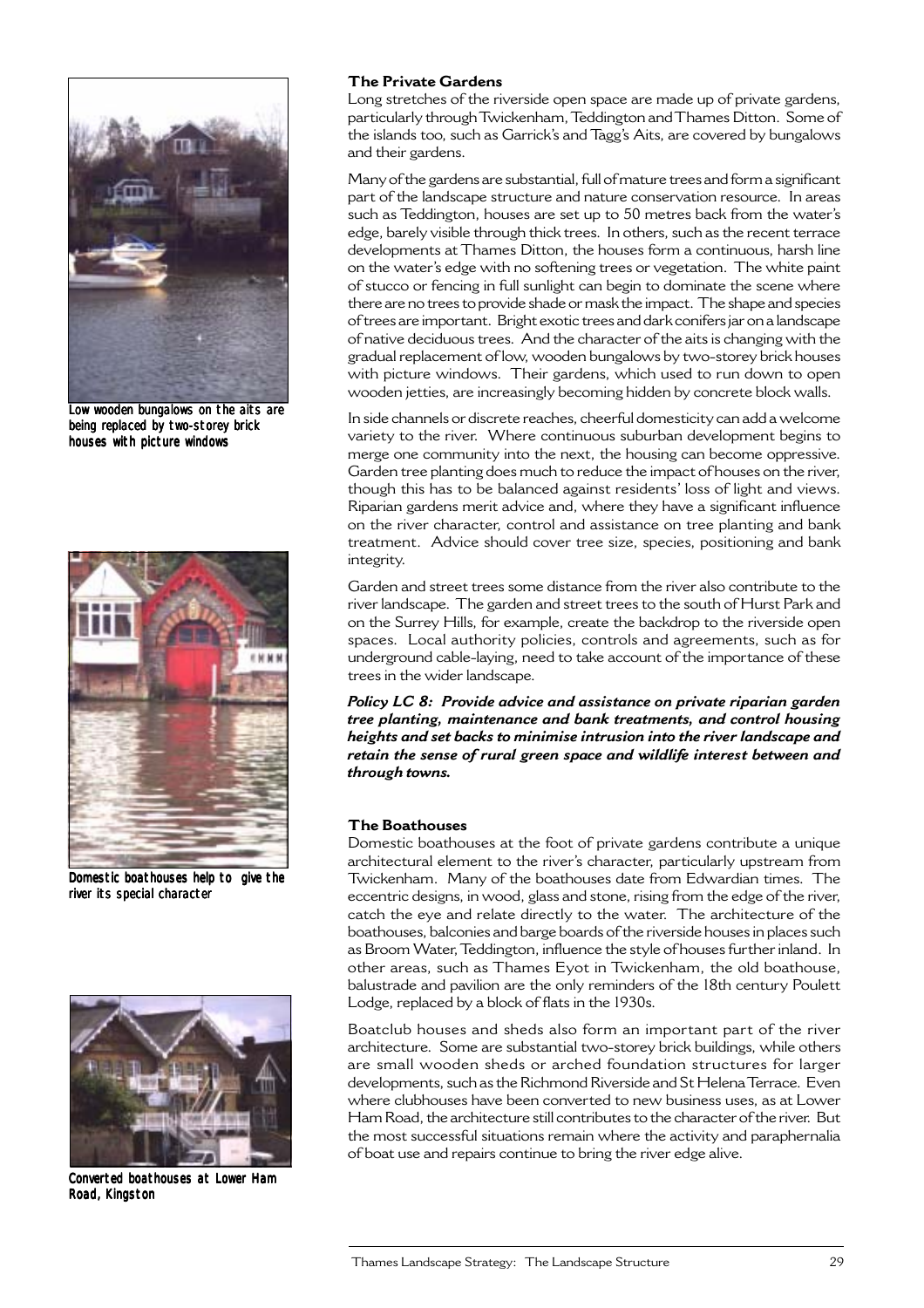Many of the domestic boathouses have fallen into disrepair and some are in danger of collapse. The Victorian Society is particularly concerned about the conservation of these buildings and about the demolition of places such as Tagg's Boathouse for modern office and residential developments. The new English Heritage Conservation Area Partnership Scheme may give scope for grant aid where building repair and area enhancement are a priority.

*Policy LC 9: Conserve domestic and club boathouses along the river, with advice, grant aid and controls commensurate with the Thames Area of Special Character. Encourage the inclusion of new boathouses in future riverside re-developments.*

## **The Boatyards**

Boatyards are some of the most important features in the special identity and river-related life of this landscape. They are also the most vulnerable. Yards such as Tough's at Teddington and Turk's at Kingston are family concerns. Tough's dates back to the last century and is still being worked by the seventh generation. Foreign competition, rates and recession make the future precarious and the prospect of selling the land for development very tempting. Local authorities have difficulties in sustaining refusals for applications for residential or retail use where yards appear not to be viable.

The river today probably has less traffic than for centuries. The potential of the relatively open route through the centre of congested London is being examined by the Department of Transport Thames Working Group. One of the concerns of this Working Group is the plight of boat building and repair yards along the river. If transport is to be encouraged back onto the water, the support facilities will also be necessary.

Small-scale businesses and industries co-exist well with the random buildings and relatively low rents of the boatyards. The activity and revenue from these businesses contribute to the life of the boatyards and have few alternative sites in the area.

Without this working character the river would be a much blander place. The activity which Eel Pie Island brings to the Twickenham waterfront; the colour and energy of Swan Island; the random low-rental workshops of Tough's Boatyard; and the industrial scale boat workshops of Platt's Eyot, bring the riverside alive.

The character of the boatyards comes from their work. The outward style and appearance cannot be maintained artificially if the businesses which generate them have died. Ultimately it is a question of economics rather than planning or design. Government commitment to river transport, and support for the boatyards which service it, will be a critical factor. Availability of boat sheds for storing craft will also affect demand for new boats. The yards need to be financially viable. Planning can help to reduce the pressure on boatyards to sell by making clear that large-scale, non-river-related developments, such as major supermarkets, will not be acceptable on the sites. This reduces the strain of inflated land values.

However, where boatyards fail in spite of all efforts, there may be possibilities for new mixed uses where small river-related businesses can continue to use the water frontage and boats can be stored, supported by some residential development on the site. At least in this way part of the activity, scale and complexity of the river edge can be retained and not replaced by monolithic developments and car parking.

*Policy LC 10: Wherever possible help to conserve the boatyards as viable enterprises which contribute greatly to the activity, character and use of the river. Discourage replacement by large scale, non-river-related developments, but seek to retain as much of the scale and water-oriented uses as possible where re-development becomes inevitable.*



Domestic boathouses add a special character to the waterfront - albeit a vulnerable one



Boatyards opposite York House on Eel Pie Island



Boatsheds at Richmond Pier provide muchneeded work and storage space and contribute to the character of the waterfront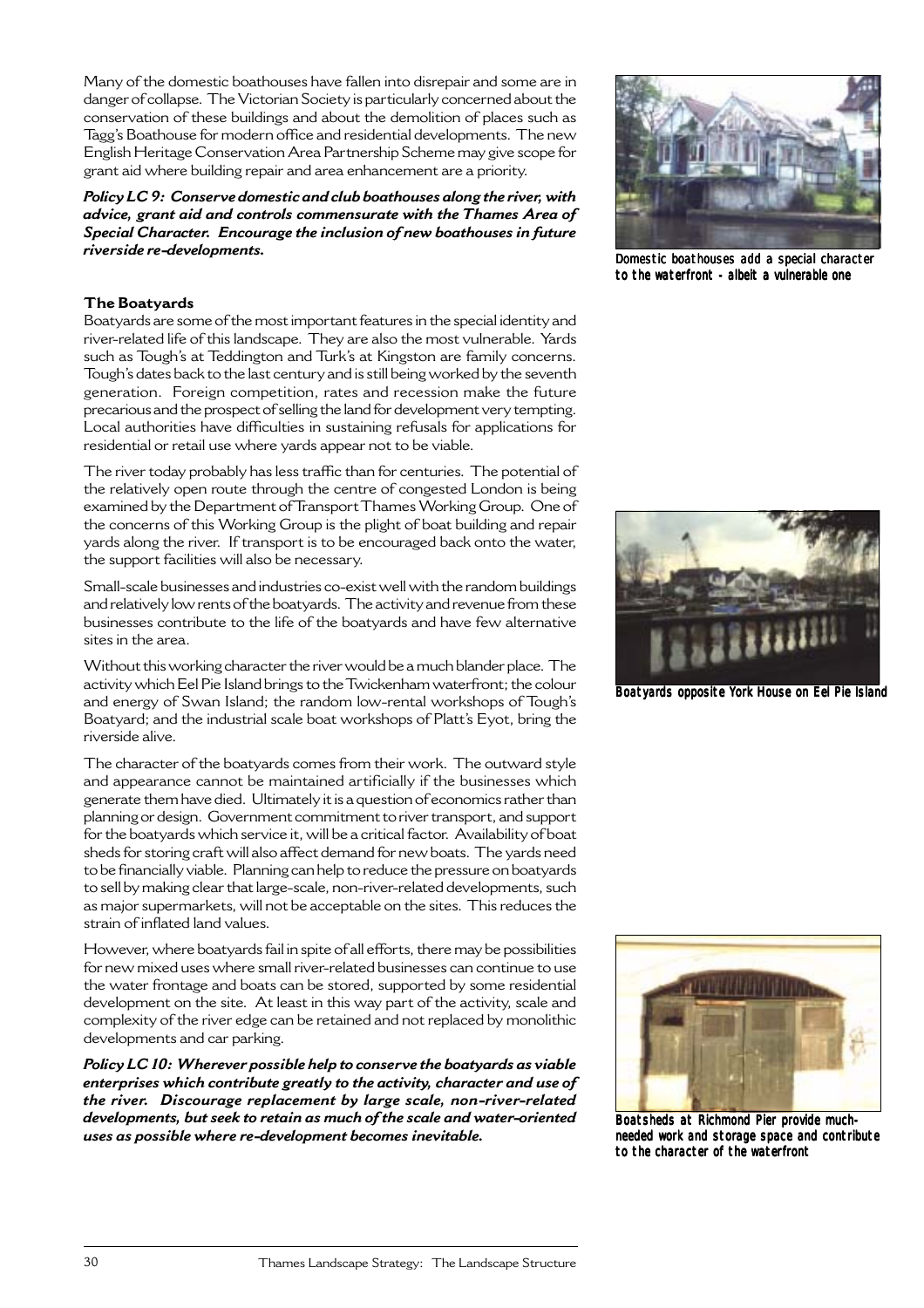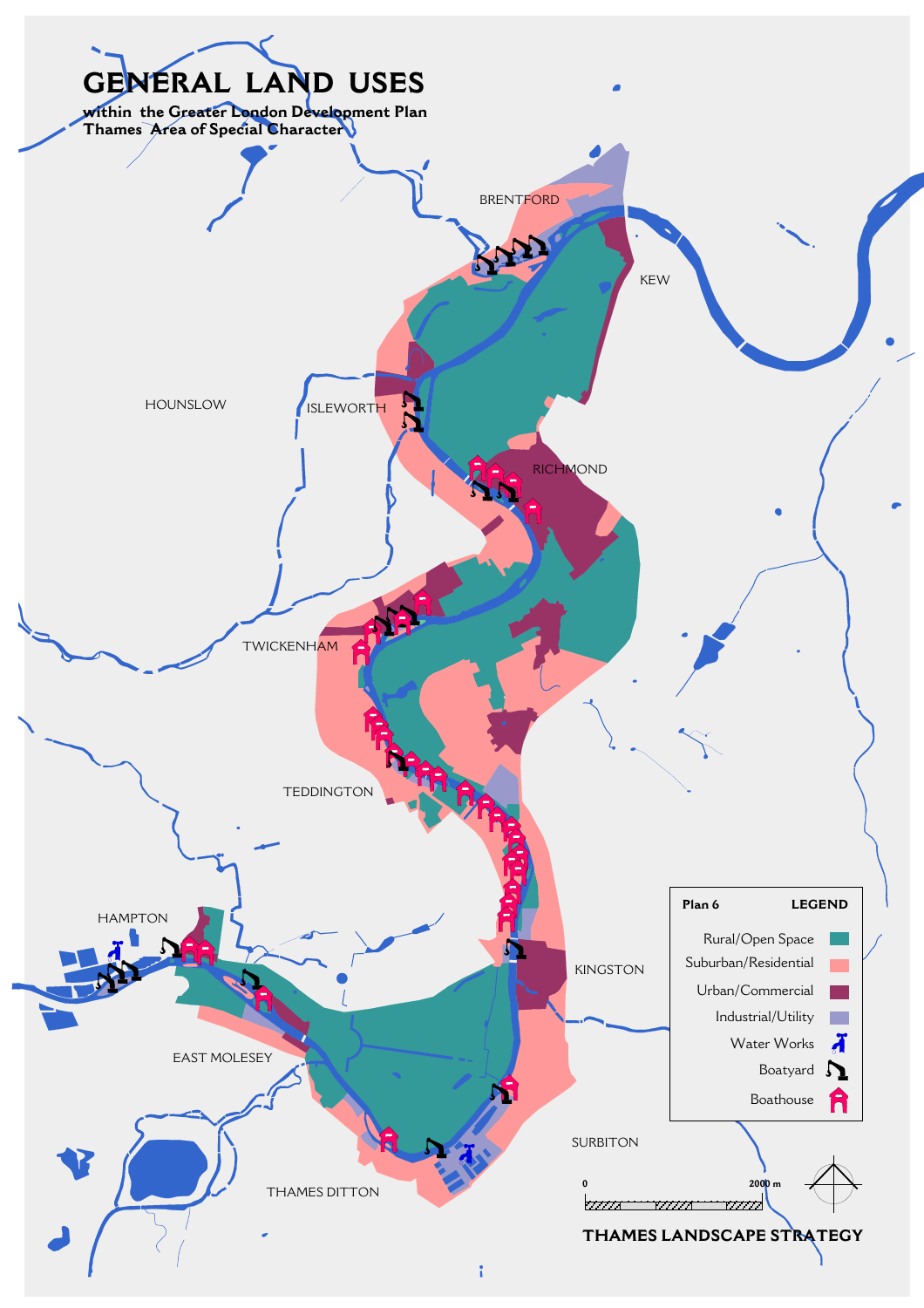#### **The Houseboats**

A number of boatyards are linked to houseboat communities. Houseboats at Kew, Brentford, Isleworth, St Margaret's, Thames Ditton, Hampton and East Molesey provide a special character and life on the river's edge. In places such as Tagg's Island, some of the houseboats are architectural *tours de force* in their own right, dating back to the heady days of Edwardian recreation.

There are problems of servicing, water pollution and parking which lead to the communities being regulated and contained within certain areas. Houseboat moorings and location are subject to Port of London Authority licensing (on the tidal Thames) and local authority planning permission. Health and hygiene matters are regulated by the London Port Health Authority. But where the problems are resolved, the colour, design, gardens and life which the boats bring to the landscape is much richer than the strings of modern fibre-glass cruisers, parked along many waterfronts.

#### *Policy LC 11: Conserve the communities of houseboats along the river, regulated by pollution, servicing and parking controls commensurate with the Thames Area of Special Character.*



Moorings at Albany Reach

### **The Moorings**

Boats of particular historic or aesthetic interest add to the character of the river landscape, be they moored or travelling through. Enjoyment of the landscape from the water should be encouraged, but the problem comes with large numbers of modern motor boats, particularly when they are moored in the centre of the channel or parked several deep against the bank. The boats obscure the water from the land and crowd the channel.

Moorings are particularly intrusive in front of historic buildings and vistas.23 Vessels moored in front of the Privy Garden at Hampton Court and Marble Hill at Twickenham, for example, detract from the historic water frontages.

Moorings in basins off the main channel, such as the Thames Marina at Seething Wells, can accommodate large numbers of boats very successfully, while still maintaining open space with nature conservation interest on the edge of the river.

*Policy LC 12: Regulate mooring to numbers and locations where they do not detract from the character of the river or intrude into historic vistas. Encourage the re-use of redundant basins off the main channel for marinas and river-related activities.*

## **The Tide**

Tidal fluctuations cause local flooding in places such as Richmond and Twickenham, particularly when spring tides coincide with prolonged, heavy rain. At other times the river becomes low and unnavigable, with areas such as the Brentford channel emptying completely to reveal a river bed of mud and shopping trolley skeletons. River pollutants become concentrated in the low volume of water.

These extremes have led to suggestions to build a new lock at Kew or even use the Thames Barrier to make the entire river through the capital non-tidal. Although these solutions may eliminate the vagaries of the tide, they would remove a significant part of the appeal of the river. The constant change in water level, brings a dynamism and unpredictability to the landscape, muchappreciated by local residents. The dramatic tidal range, exacerbated by bridges and embankments provides daily evidence of London's connection to the sea and the presence of a powerful natural force running through the middle of the city. Any move towards non-tidal conditions would also have severe implications for nature conservation in the inter-tidal zone of the river.

The existing floodplain areas, especially Syon tide meadow, the Old Deer Park and towpaths, provide a critical flood alleviation resource as part of the floodplain. Opportunities to re-instate floodable areas would greatly assist in the management of the river.

*Policy LC 13: Retain the Thames as a tidal river as far as Teddington Lock, conserving and where possible re-instating floodable areas in the floodplain, both in tidal and non-tidal stretches.*



A particularly high tide in Richmond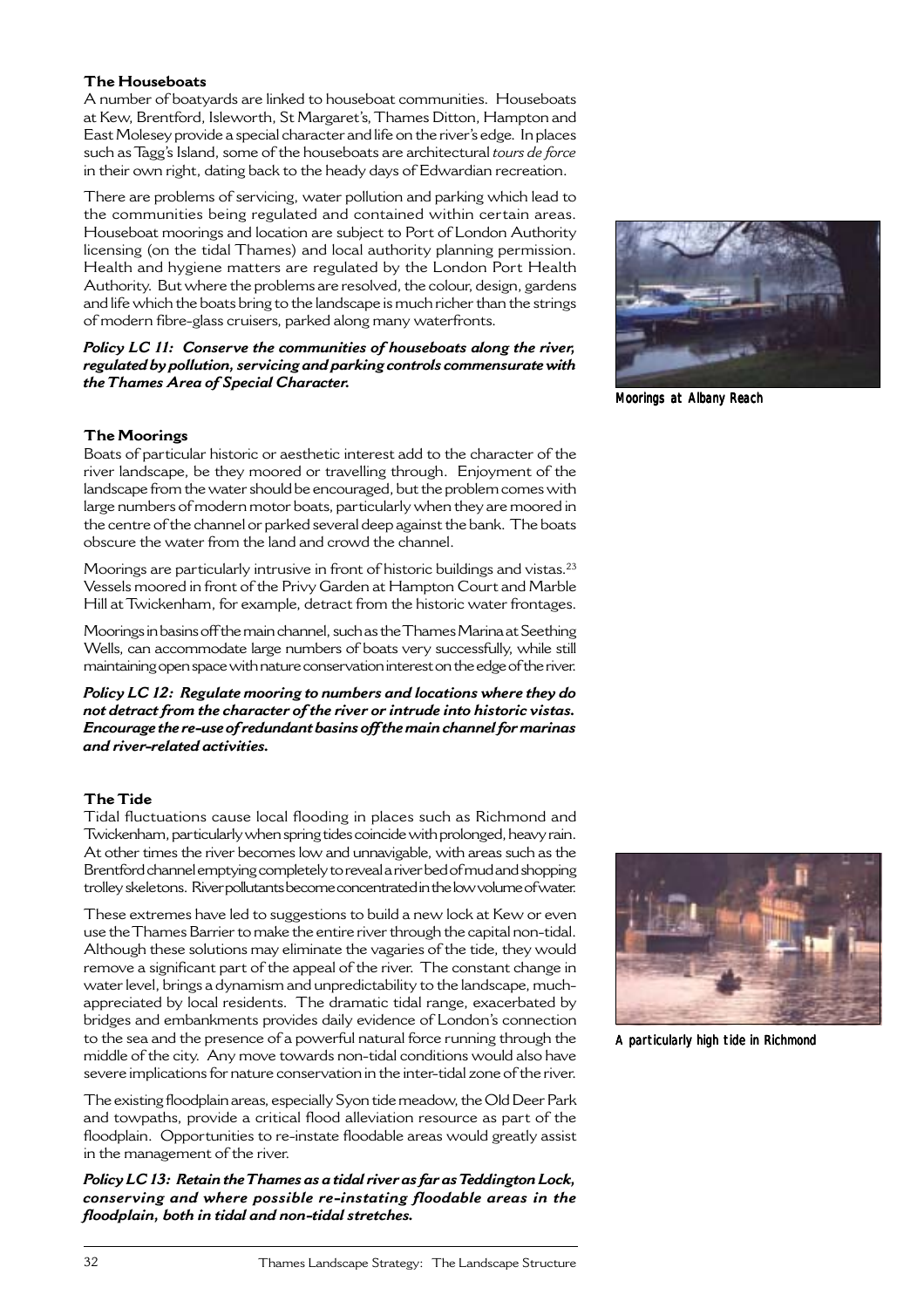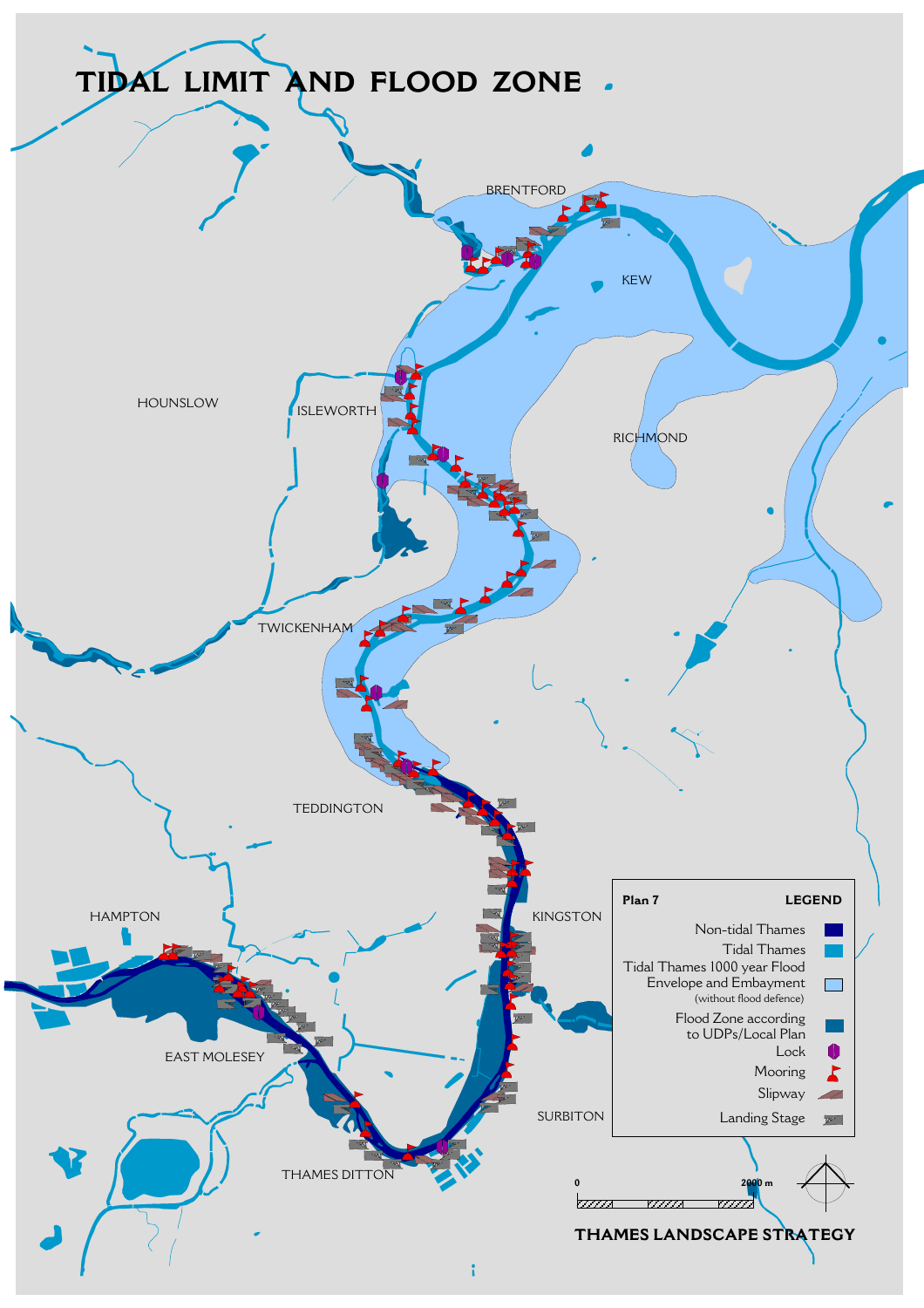## **The Banks**

The land meets the water in a variety of different designs along this stretch of the Thames. On the non-tidal river, for example at Hampton, gentle banks and beaches support riparian plants and nesting wildfowl. Downstream at Kew massive concrete revetments are hostile to plants, birds and humans. Along much of the river, particularly around the islands, vertical sheet piling is common and in places built development has encroached into the river channel.

Bank treatments need to achieve a number of objectives, some based on management of the river for navigation and flood control:

- protection from erosion, particularly caused by tidal scour and boat wash; protection from flooding;
- and some based on amenity and nature conservation:
- access and nesting sites for wildfowl;
- conditions for riparian vegetation to establish;
- access for boaters to the land and walkers to the water.

Responsibility for the banks can be confused. In many cases the local authority or private landowner maintains the river edge, but in others the NRA, PLA and even the Crown Commissioners have responsibility for the banks. River engineering is expensive and scenes of neglected banks are becoming widespread, be they eroded banks of granite sets or concrete panels peeling off into the water. Not only are these banks unsightly, in many cases they are unsafe.

Some of the engineering solutions can be less attractive and hospitable to nature conservation than the neglected banks. The NRA is undertaking extensive research into more appropriate bank design solutions<sup>24</sup>, experimenting with methods such as willow spiling, reed beds, gabions and geotextile mats. It is also examining the degree of protection needed. The Thames tidal barrier has reduced the risk of flooding in the capital and it may now be possible to review the design of some revetments, while still maintaining essential flood defence levels. Control of motor boat speeds could also do much to reduce erosion problems from boat wash (see *RL 13*).

There are general issues and conflicts to be resolved in enhancing the banks. For example bank vegetation can improve the appearance and nature conservation interest of the river edge but it may also bring problems. Overhanging trees can provide cover for nesting grebes, for example, but they can also obstruct the channel, trap litter, shed branches and their roots can undermine bank protections. Dense scrub can block the river views and access from the towpath. In each case it is important to weigh the risks and priorities.

*Policy LC 14: Maintain banks in a safe and serviceable state, while at the same time consulting with the NRA, English Nature, LEU and LWT to achieve methods of protection which are attractive to wildlife and river users. Control boat speeds to minimise erosion problems and prevent any new buildings from encroaching into the river channel.*

#### **The Bridges, Locks and River Structures**

The bridges and locks which cross this stretch of the river are fine examples of architecture and river engineering. Kingston Bridge was designed by Edward Lapidge in 1825, Richmond Bridge by James Paine in 1774, Kew Bridge by Sir John Barry in 1899, Hampton Court Bridge by Lutyens and Twickenham Bridge by Dryland and Ayrton, both in 1933. The bridges act as focal points in the landscape, dividing reaches and acting as entrances to the riverside towns.

Each of the locks has its own particular style. At East Molesey the roofed weirs and wooded islands and banks give a sense of peaceful enclosure. The open structures and rushing water at Teddington provide more drama. And the lock and weir at Richmond, superimposed on the railway bridge and viewed against Richmond Hill, is both elegant and technically brilliant.

The structures are being kept in good repair. Richmond Bridge, for example, has been resurfaced by the Borough and Richmond Lock has been restored by the PLA at a cost of £4 million. However the railway bridges need



Banks are subject to erosion from boat wash



Extreme bank protection measures which could be more sensitively handled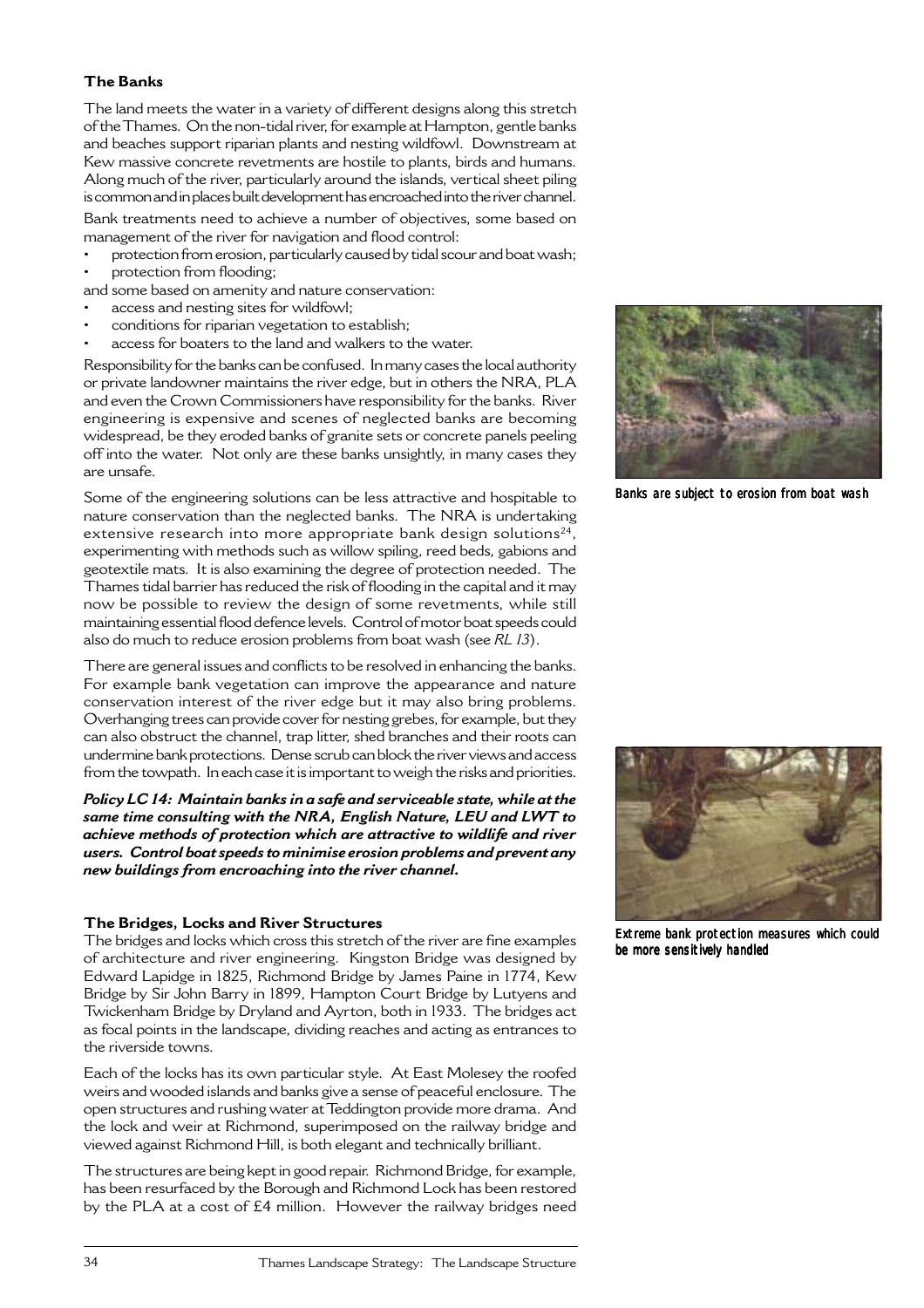

The fine arches and technical innovation of Richmond Weir, restored for its 1994 centenary by the PLA



The Seething Wells Waterworks Site - 7ha of waterfront due for re-development between the road and the river



The Kingston Powerstation Site - closed down and due for re-development

repainting and the GLC *Thames-side Guidelines* noted the need for imaginative colour and lighting designs to highlight bridges.

Pedestrian bridges also play an important part in the river architecture, particularly the iron bridges at Teddington and Thames Ditton. On a more humble but equally important level, the river structures of steps, stone walls, draw docks and slipways contribute to both the character and active use of the river.

*Policy LC 15: Conserve the locks, bridges and river structures along the river, maintaining them in good repair, free of graffiti and, where appropriate, improving paint and lighting design.*

#### **The Major Utility Sites**

Large-scale Victorian and pre-war power and water facilities occupy significant areas of the river's edge. The Seething Wells site at Surbiton covers 26.5 hectares (7 hectares between the road and the river). There are also extensive settling basins and filter beds up- and downstream at Hampton Water Works and Barn Elms respectively. These water bodies provide some of the largest areas of open space along the river, helping to bring relief in the built environment and open distant views. The filter beds have also become habitats of nature conservation value.

As utilities have been modernised and rationalised, these facilities have become redundant. The power station at Kingston has been closed down, the gas works at Brentford have been demolished and Thames Water is pursuing the sale and re-development of its works at Seething Wells. Within a few years, some of the most prominent structures along the river and substantial areas of the river frontage will be re-developed. The sites, bordering the water and close to town centres, promise rich re-development prospects and high financial returns. They also have great significance for the structure of the landscape, the character of the river, and possible amenity, recreation and nature conservation value. These sites offer as much potential for enhancement of the river environment as they do for degradation.

*Policy LC 16: Guide re-development of the major utility sites to make the most of the amenity, river-related recreation and nature conservation potential. Development should be informed and inspired by the critical role these spaces play in the river environment, the urban structure and the surrounding landscape character.*

#### **The Industrial Sites**

There is little large-scale industry along this stretch of the river. The major industrial enterprises around the Brentford docks have largely closed down and the British Aerospace site at Kingston was cleared in 1993.

Warehouses at Hampton Wick and Thames Ditton have been converted to offices, though the scale and character of the architecture has remained. The Hampton Wick timber yards have been reduced in size but continue to function. Some industry has been introduced into the Seething Wells complex in Surbiton.

Infrastructure constraints, land values and economic re-structuring make this upstream section of the Thames a difficult location for large-scale industry. Where industry survives or transhipment and distribution facilities could be re-introduced, the character and versatility of the river would be enhanced. On the non-tidal river, the main issue now is how to guide the re-development of the obsolete industrial sites to work with the economy of the area and the character of the river. There are great opportunities at Brentford and Kingston to bring new life and attractive design to the derelict industrial sites.

*Policy LC 17: Conserve and re-instate industrial waterfronts where possible. Guide any re-development of large-scale industrial sites to complement the scale, character and urban structure of the surrounding waterfronts and make the most of the amenity, river-related recreation and nature conservation potential. New vistas and access routes should be incorporated into redevelopment.*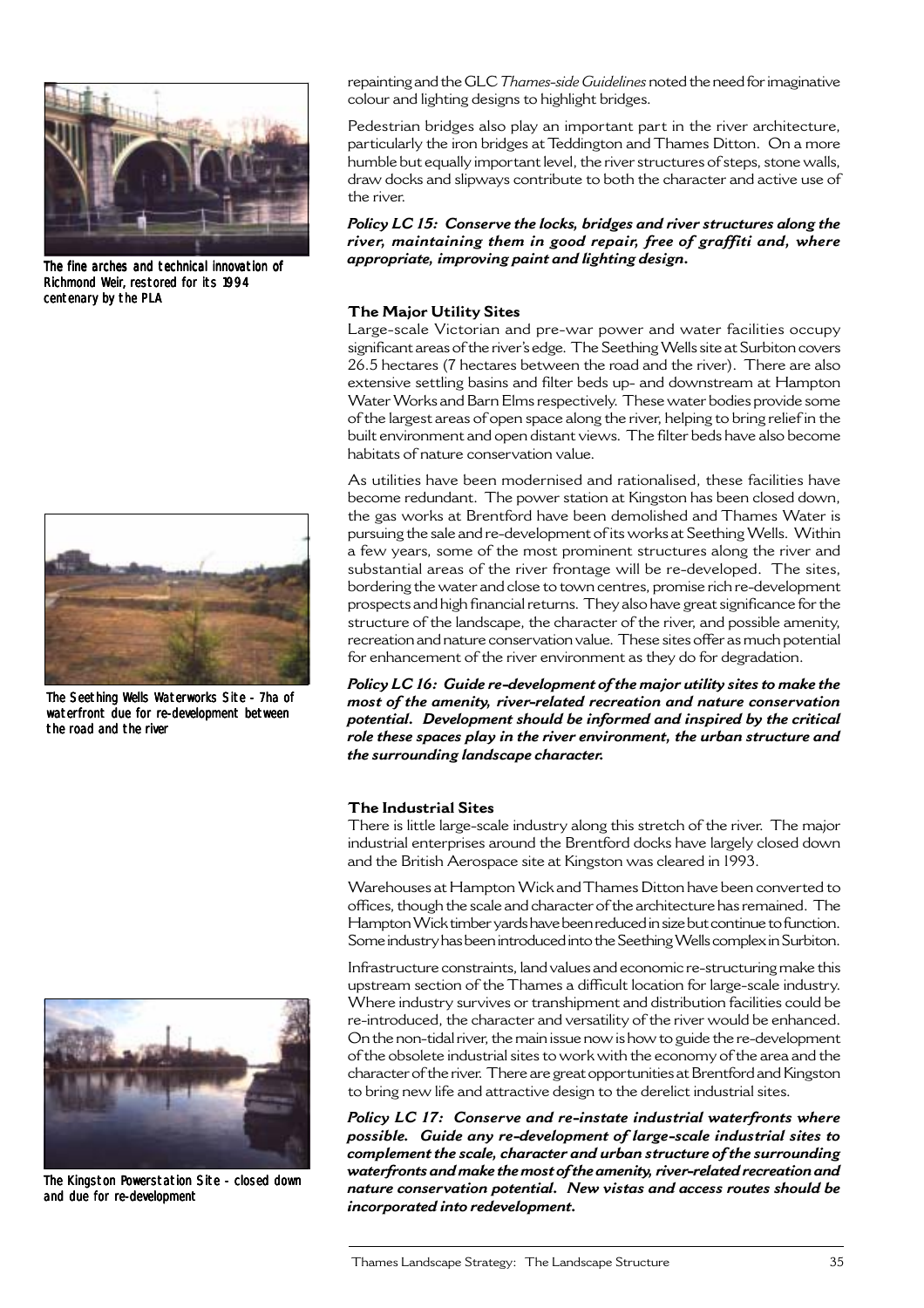#### **The Built Recreation Sites**

In addition to the redundant utility and industrial sites, there are a number of riverside built recreation facilities which have been closed down. For example, the Ice Rink at East Twickenham was demolished in 1992 and the swimming baths at East Molesey and Twickenham are closed, awaiting re-development.

Once again these are significant spaces on the river's edge and close to town centres facing pressure for retail, residential or office re-development. Retention in built recreation use may not always be the answer. Multiplex cinemas and bowling alleys, for example, can be as intrusive in the river landscape as any major retail development.

These sites have a major effect on the urban pattern and land use, particularly on the way that the space relates and connects to the river.

*Policy LC 18: Guide re-development of built recreation sites to complement the scale, character and urban structure of the surrounding waterfronts and make the most of the amenity, river-related recreation and nature conservation potential. New vistas and access routes should be incorporated into redevelopment.*

## **The Paths**

This part of the river is particularly well-connected by towpaths, barge walks and footpaths. Local authority policies, and the Thames Path National Trail and West London Waterway Walks projects are working to link the missing sections and connect to adjacent towns, parks and Thames tributaries.

The paths vary from paved urban embankments to rural gravel tracks. Path surfacing, lighting, signing, fencing, benches and bins all contribute to the character of the area. Path design must respond in a variety of ways to the needs of disabled access and safety. The maintenance of these public areas also affects the character. The prompt removal of litter, graffiti and vandalised elements, such as benches, indicates an important respect and attention to the landscape.

Much of the charm of the river walks comes from the contrast between the urban and rural stretches, and these should be emphasised by appropriate treatment of the paths and public spaces. For example, asphalt paving, concrete and sodium street lights, chain-link fencing and metal bins and benches do not fit the character of rural paths or historic villa and park waterfronts. Similarly the number, size, design and location of signing needs to reflect the character of each stretch.

The perceived width of the path and public zone also has an effect. In urban areas where warehouses and boat sheds have needed to be close to the water's edge, frontages are sometimes as narrow as 3 metres. Continuing use of boat sheds, pubs and cafes spilling out onto the waterfront, create lively crowded spaces. Large gaps in these urban waterfronts can reduce the sense of enclosure and intimacy.

Priorities are different for the paths around areas of extensive open space, such as the Old Deer Park and Ham Lands. The public open space here can be up to a mile wide. However over the past 20 years, scrub and riparian vegetation invasion have narrowed many of these paths into tunnels. In some cases the river is blocked from view and there is no sense of the wider open space. Leafy tunnels are attractive, but they can become monotonous and even threatening.

The steady encroachment of sycamore seedlings, willow scrub and elm suckers over the last couple of decades is gradually changing the landscape. By obscuring the views, the scrub is blocking out the main features which people have come to enjoy - the water, the meadows and the hills. Glimpses can be revealed without massive tree removal. In many cases, it is just a question of re-instating management practices which have only recently lapsed.



Asphalt paving, concrete and sodium street lights, chain-link fencing, graffiti and metal bins and benches do not complement the character of rural paths and historic villa and park waterfronts